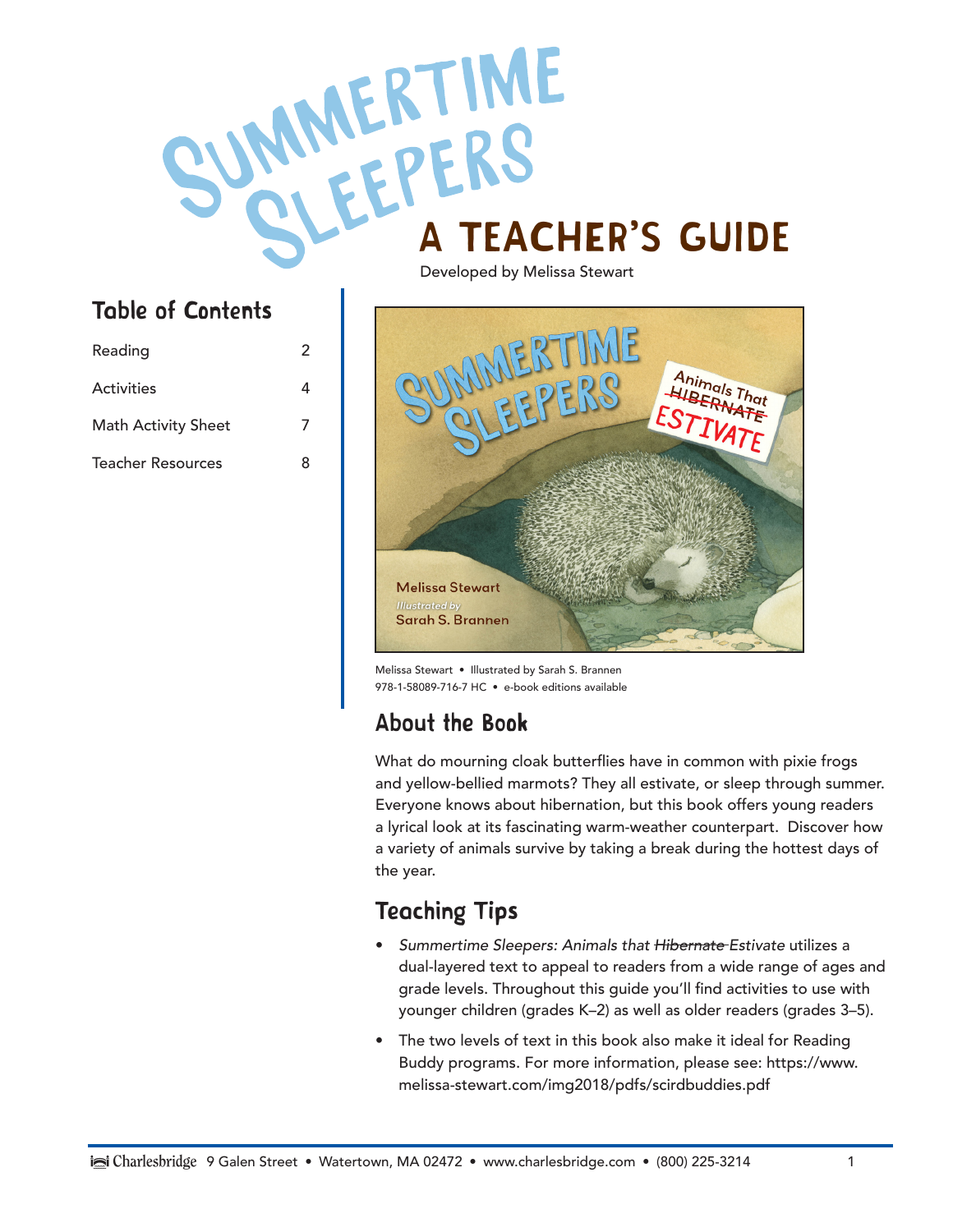

#### Before You Read

#### Grades K–2

- After showing students the cover of *Summertime Sleepers: Animals that Hibernate Estivate* and reading the title and subtitle, ask your class what they think the book is about. Write their responses on chart paper.
- Ask students what they think wild animals do on hot days. Have them consider a frog, a fish, and a salamander.
- Assign each student one of the animals mentioned in the book.

#### Grades  $3-5$  -

- Ask students to predict the main idea of *Summertime Sleepers: Animals that Hibernate Estivate*. Write their responses on chart paper.
- Invite students to share what they know about hibernation. Can they name some animals that hibernate? How do they think hibernating helps these animals survive?
- After compiling the children's responses on chart paper, let them know that estivation is the opposite of hibernation. It refers to animals that rest during the summer. Write this new vocabulary word and its definition on chart paper.

#### Reading

#### As You Read

#### Grades K–2

- Ask students to raise a hand when you mention the animal you assigned them. They should be ready to tell the class how that animal survives the heat of summer.
- Ask students to think about the main idea of the book.
- Ask students to notice how the information on the sketchpad pages is related to the main illustration and the text. What kind of new information does the sketchpad add?

#### Grades  $3-5$  –

- Ask students to think about the main idea of the book. Do they hear details that can support that main idea? They may want to make notes on a piece of paper.
- Students should also think about the ideas you recorded on chart paper. What connections do they see between hibernation and estivation?
- Ask students to notice how the information on the sketchpad pages is related to the main illustration and the text. What kind of new information does the sketchpad add?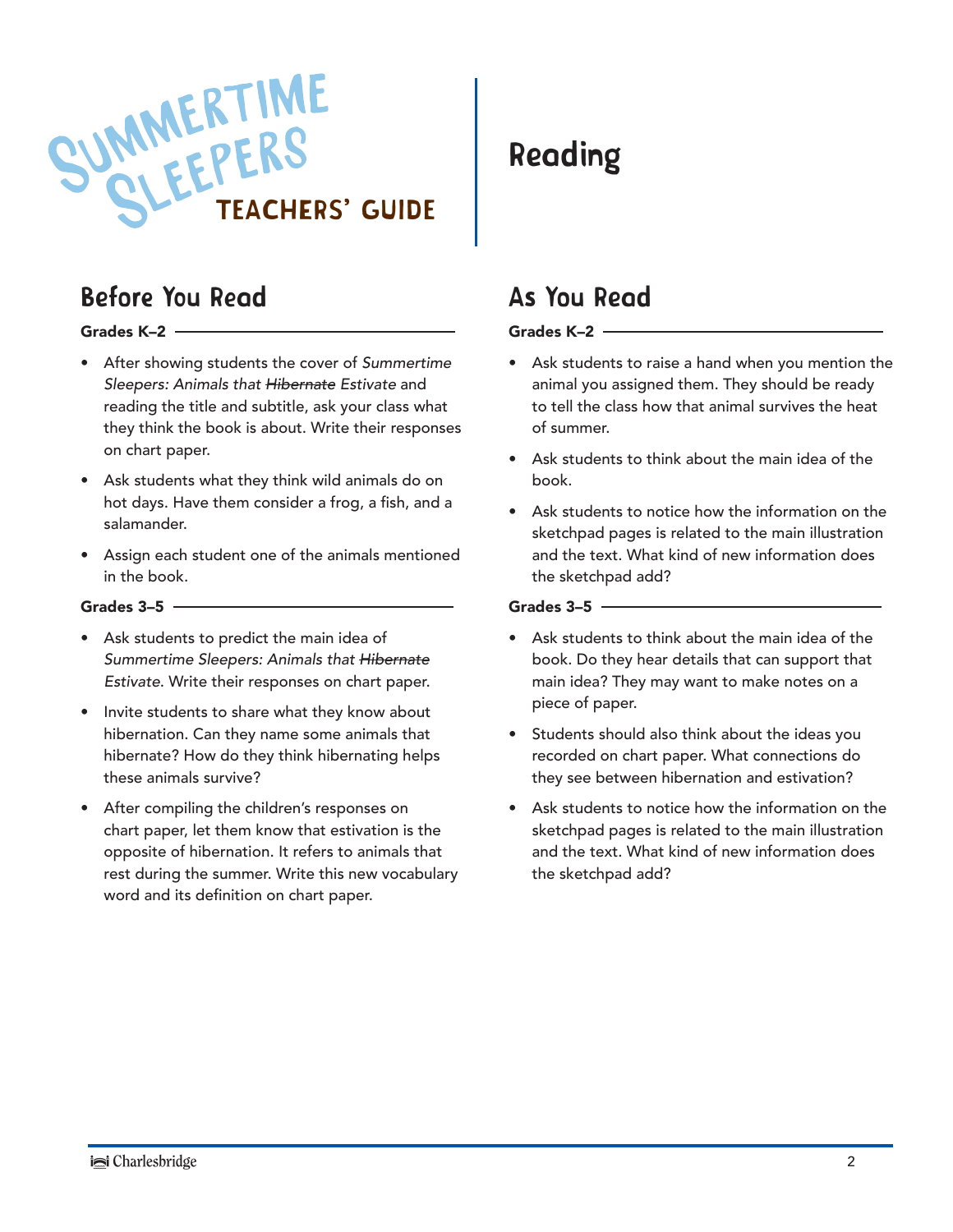

#### After You Read

#### Grades K–2

- Ask students to identify the main idea of *Summertime Sleepers: Animals that Hibernate Estivate.* Work with them to find details that support that idea and list them on chart paper.
- Invite students to draw a picture showing what their assigned animal does when the sun beats down. Ask them to explain their pictures to the rest of the class.
- Ask students to predict why illustrator Sarah S. Brannen decided to show a sketchpad with additional images of each animal in this book.

#### Grades 3–5

Working in groups of three or four, students should compare two of the estivators described in *Summertime Sleepers: Animals that Hibernate Estivate*. Students should consider the animals' size, habitat, classification (insect, reptile, mammal, etc.), and when and how they estivate.

After explaining the usefulness of a Venn diagram (overlapping circles showing similarities and differences) to your students, ask them to create one that highlights the similarities and differences between the two creatures they selected.

#### Reading

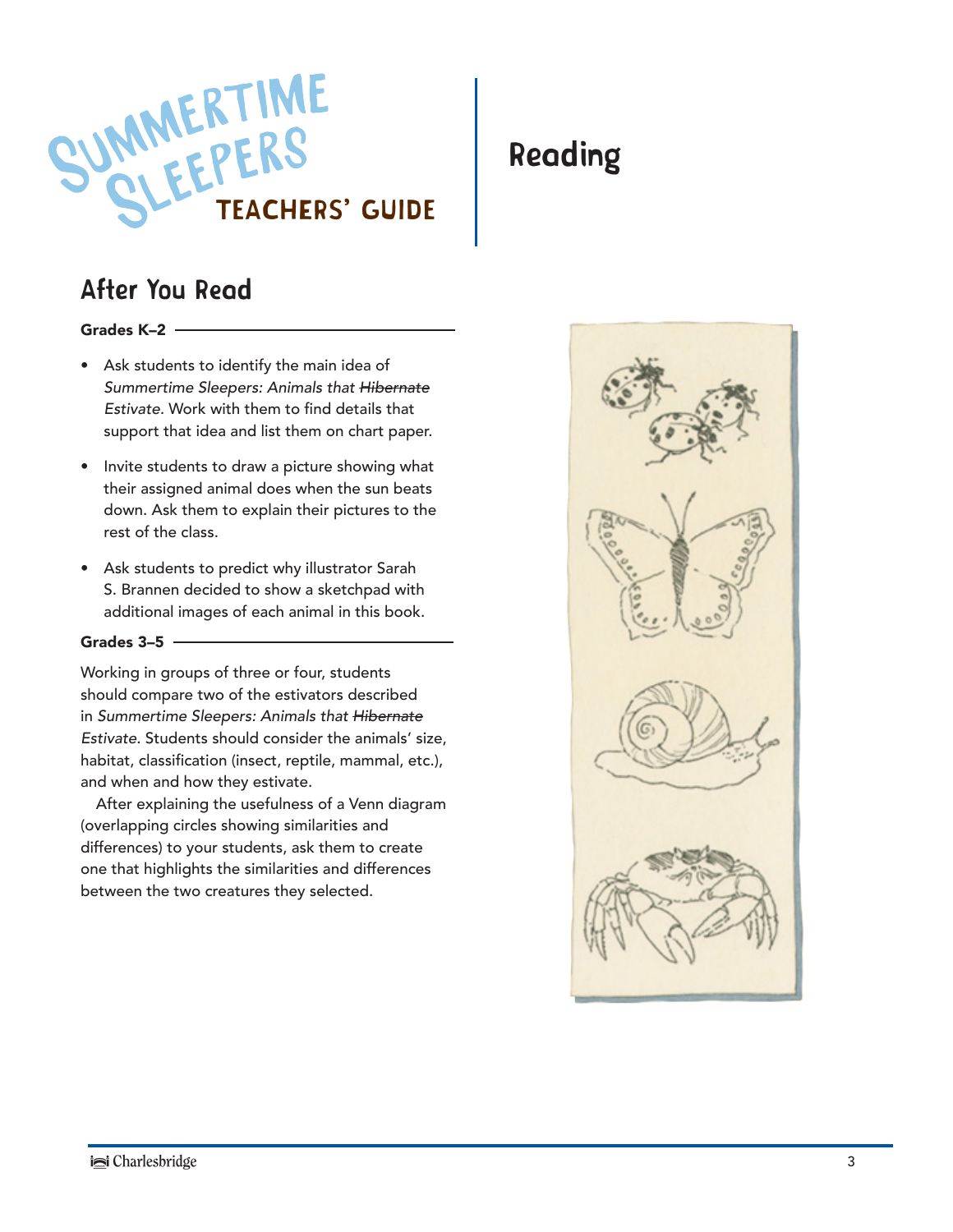

#### Science

#### Grades K–2

On hot days, some animals lie in the shade. To find out why, take the class outdoors. Have half the students spend 10 minutes sitting quietly in the shade. The rest of the students should sit in the sun. Provide sunscreen as needed. Both groups should use words and pictures to record what they see, hear, feel, and smell. Then have the students switch. Students who were in the shade should move to a sunny spot, and vice versa. When you go back indoors, review the class's observations and record them on chart paper. Ask the children why they think some animals prefer to rest in the shade on hot days.

#### Grades  $3-5$  –

As a class, do research to find out what some of the animals in *Summertime Sleepers: Animals that Hibernate Estivate* eat. Then divide the class into small groups. Assign a different animal to each group and have students create a menu poster for their animal. Students may wish to draw pictures or download photos of the animals and the foods they eat. Encourage the children to be creative with the meals they suggest. Finally, ask your class: Do you think an animal's food choices have anything to do with how, when, and why it estivates?

#### Activities

#### Math

#### Grades K–2

Using the information below, students can create a bar graph that compares animal sizes. Help students identify each animal as a mammal, reptile, amphibian, fish, insect, or other. Which group of animals tends to be the largest? Which tends to be the smallest? Does size affect where, when, or how an animal estivates?

Mourning cloak butterfly: 3 inches Pixie frog: 6 inches Christmas Island red crab: 4½ inches Spotted turtle: 4 inches African lungfish: 40 inches Leopard gecko: 10 inches Mangrove killifish: 2 inches Desert hedgehog: 9 inches California tiger salamander: 8 inches Yellow-bellied marmot: 26 inches

Invite students to choose three animals from the list above and draw them to scale. They can also color the animals using the art in *Summertime Sleepers: Animals that Hibernate Estivate* as a guide.

#### Grades 3–5

Give each student a copy of the Math Activity Sheet on page seven. Ask students to illustrate and then solve each problem.

Answer Key:

- 1. 6 land snails
- 2. 40 inches long
- 3. 10 California tiger salamanders
- 4. 10 females have babies, 38 babies were born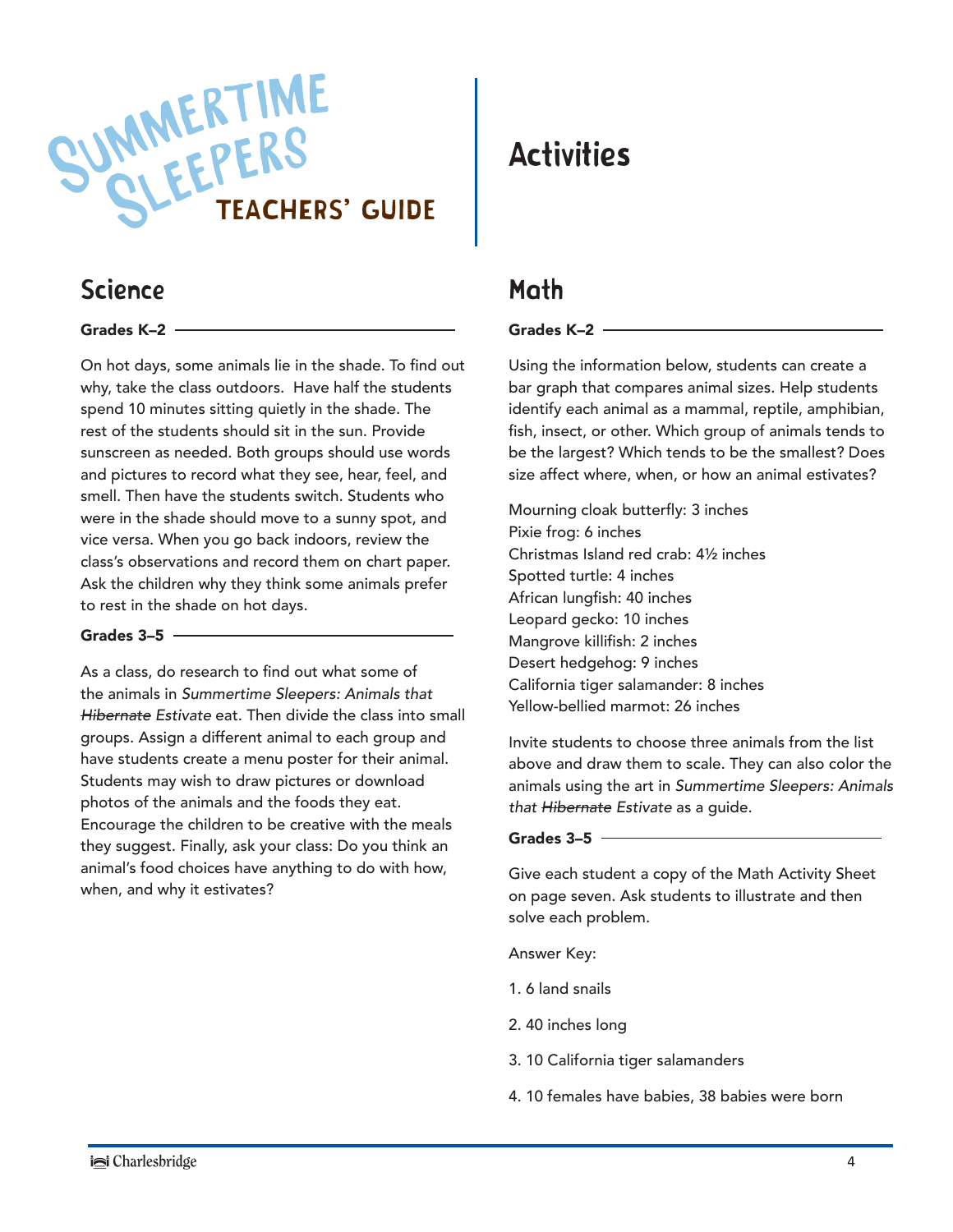

#### English Language

#### Grades K–2

After reading *Summertime Sleepers: Animals that Hibernate Estivate* and *Beneath the Sun,* which was also written by Melissa Stewart, divide your class into small groups and encourage students to compare the two books. How are they similar? How are they different? Which book do the students like better? Why?

As the group discussions wind down, encourage the children to use words and pictures to explain why they preferred one book over the other. They should provide at least one reason to support their opinion.

#### Grades 3–5

- Divide the class into small groups and encourage the teams to think carefully about the craft moves Melissa Stewart used as she wrote *Summertime Sleepers: Animals that Hibernate Estivate*. The following questions can help them in this process:
- —Does this book have a narrative or expository writing style? Explain your rationale.
- —What is the book's nonfiction text structure?
- —How do you think the book would have been different if the author had chosen a problemsolution text structure?
- —Can you think of any rationale for the order of the animal examples in the book?
- —Why do you think the book includes three different kinds of text—larger main text, smaller secondary text, and even smaller text on the sketchpads? What is the main purpose of each text type?

#### Activities

- —How would you describe the voice of the book?
- —Does that voice make sense for a book about animals at rest?
- —Does that voice seem to match the style of Sarah S. Brannen's illustrations? Explain your rationale.
- —Make a list of all the sleep-related synonyms the author uses in the book. Why do you think she uses so many?
- —What kind of device did the author use to end the book in a satisfying way?
- —Can you think of a different way to end the book?
- Divide the class into two groups and have each team create a Book Fact Scavenger Hunt for the other team. Students should look through *Summertime Sleepers: Animals that Hibernate Estivate* and other books that describe how animals survive in hot, dry weather. Each team should choose a few interesting facts and turn them into questions. Here are some examples:
- —According to *Summertime Sleepers: Animals that Hibernate Estivate* by Melissa Stewart, where does a California tiger salamander spend the summer?
- —According to *Survival at 120 Above* by Debbie S. Miller, how does a thorny devil lizard drink water?
- —According to *Beneath the Sun* by Melissa Stewart, how does a turkey vulture cool its body?

 Type each team's questions, print them out, and cut them so each question is on a separate strip of paper. Place the questions in two bags or boxes, so the students can pick one question at a time and compete to see which team can answer the most questions.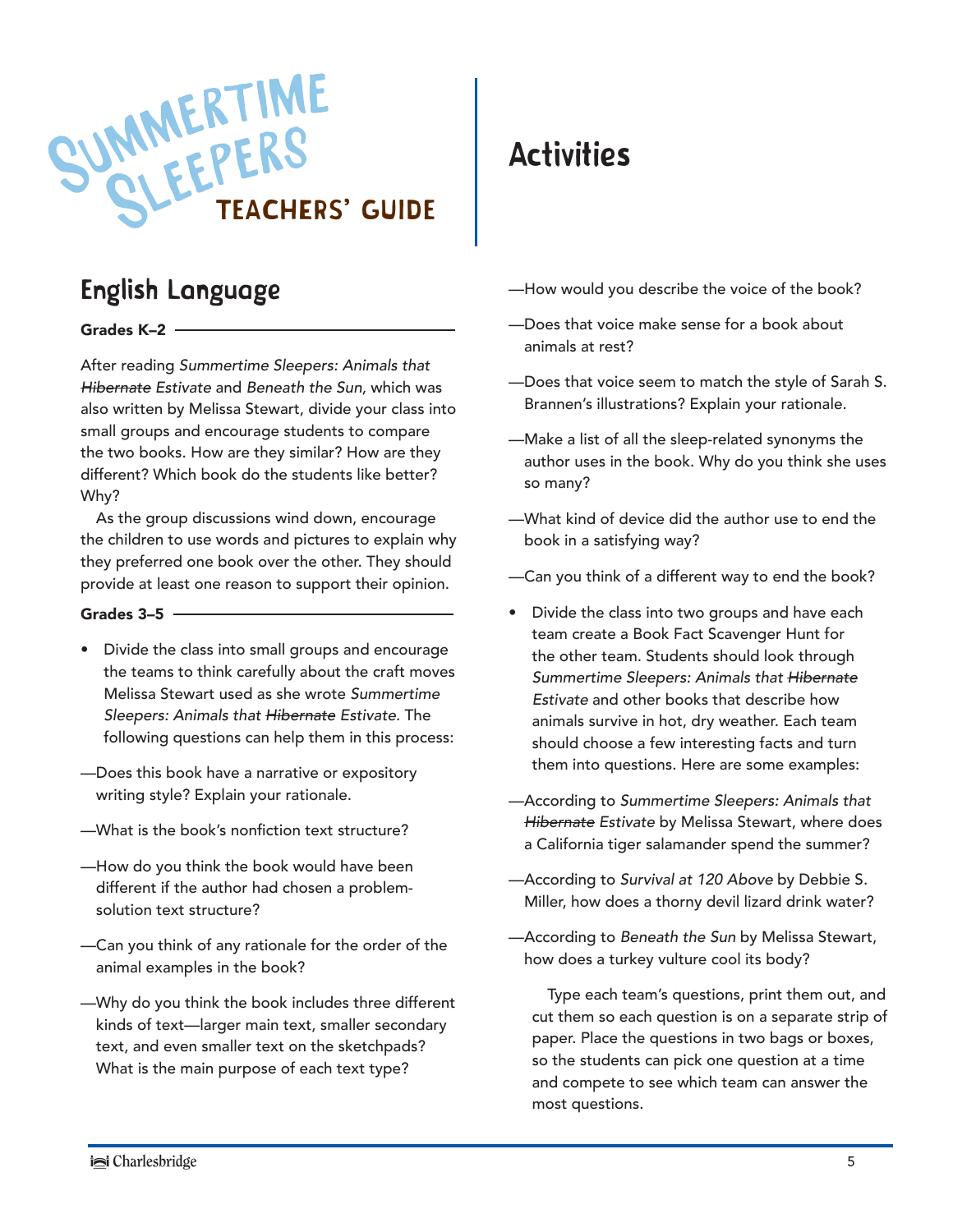

• After reading *Beneath the Sun* by Melissa Stewart and *Survival at 120 Above* by Debbie S. Miller, divide the class into small groups. Invite the teams to make text-to-text connections between *Summertime Sleepers: Animals that Hibernate Estivate* and one of the other books. As the group discussions wind down, encourage each child to write a paragraph describing similarities between the books. The paragraph should include at least two specific examples from the texts.

#### All Grades

- Download a copy of the Readers Theater script written to accompany *Summertime Sleepers: Animals that Hibernate Estivate* from the author's website (https://www.melissa-stewart.com/ educators/educators.html) and lead the class in performing it.
- Have students write letters to or draw pictures for author Melissa Stewart, telling or showing her what they liked best about *Summertime Sleepers: Animals that Hibernate Estivate*. Send the letters to Melissa Stewart c/o Charlesbridge Publishing, 9 Galen Street, Watertown, MA, 02472. If you include an e-mail address, Melissa will send a note to your class.
- Have students take turns reading pages from *Fun Dog, Sun Dog* by Deborah Heiligman. Discuss the book's language and why the text seems to roll right off the reader's tongue. Then ask the students to write their own poems about how some of the animals in *Summertime Sleepers: Animals that Hibernate Estivate* survive on the hottest days of the year.

#### Activities

#### Art

#### All Grades

- Have students make hats representing one of the animals in *Summertime Sleepers: Animals that Hibernate Estivate*. They can wear their hats while performing the Readers Theater script created to accompany the book.
- Invite your students to look carefully at the background art on each double-page spread of *Summertime Sleepers: Animals that Hibernate Estivate*. As a class, list all the questions the book's illustrator, Sarah S. Brannen, had to ask herself and then research to make the estivators' habitats realistic and accurate. Possible questions include: What plants grow in the habitat? What does the landscape look like? What time of day is it?

 After determining which of the estivators discussed in *Summertime Sleepers: Animals that Hibernate Estivate* live in your area, encourage students use the class's list of questions to research and create a mural that shows local estivators in their natural habitat.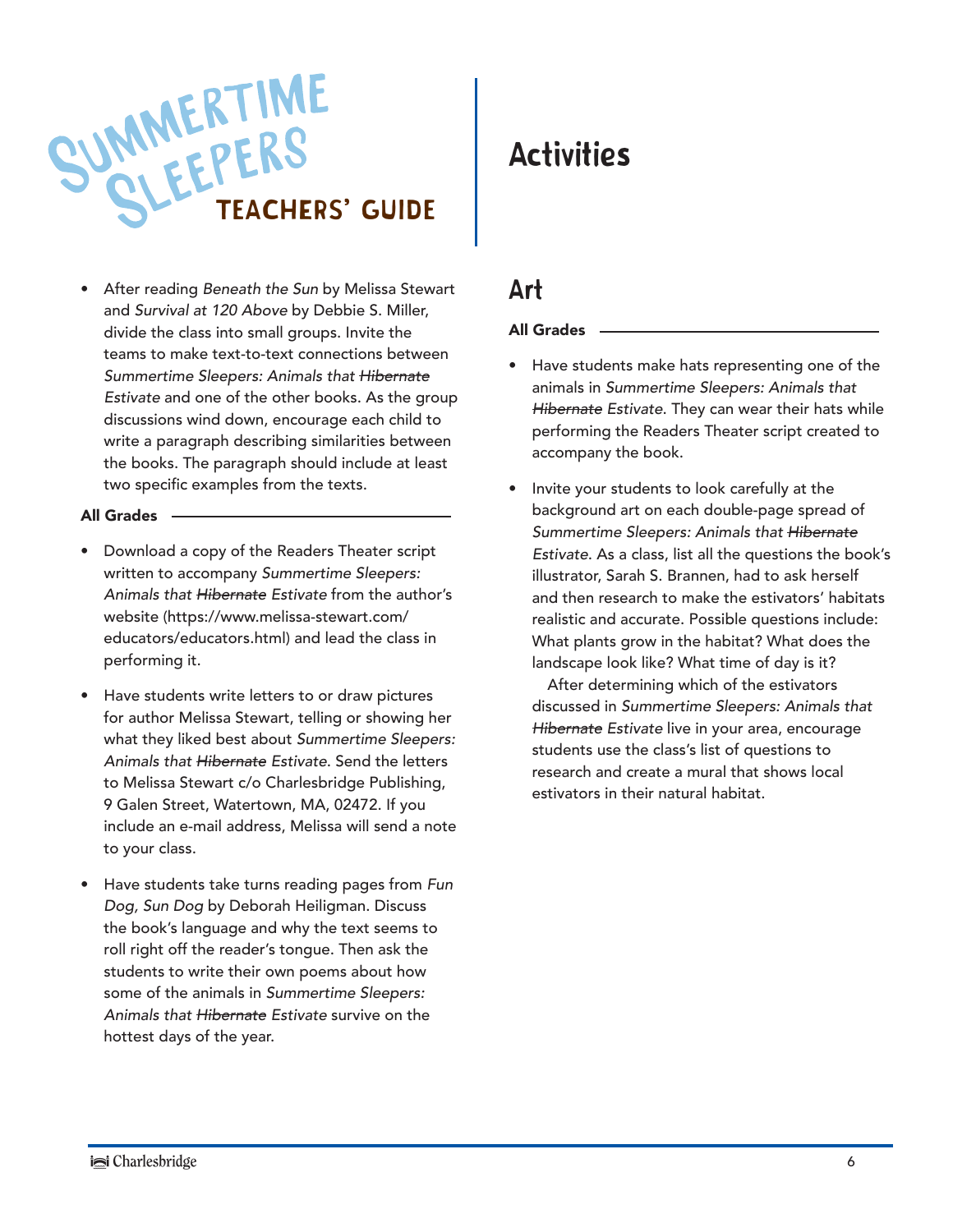

### Math Activity Sheet

Name: Date:

1. Three land snails were estivating on a large tree branch. Two land snails were estivating on the trunk above the branch. One more land snail was estivating on the trunk below the branch. How many snails were there?

2. Most mangrove killifish are about 2 inches long. African lungfish can be twenty times longer. How long can an African lungfish grow?

3. A female California tiger salamander can lay eggs twice a year. This year her first clutch had eight eggs, but three were eaten by a water snake. Her second clutch had seven eggs. They all hatched, but two of the larvae were eaten by a bullfrog. How many adult California tiger salamanders did she produce this year?

4. Yellow-bellied marmots often live in large colonies. In a colony with fifteen females, six females have three babies and four females have five babies. How many females had babies? How many babies were born in the colony?